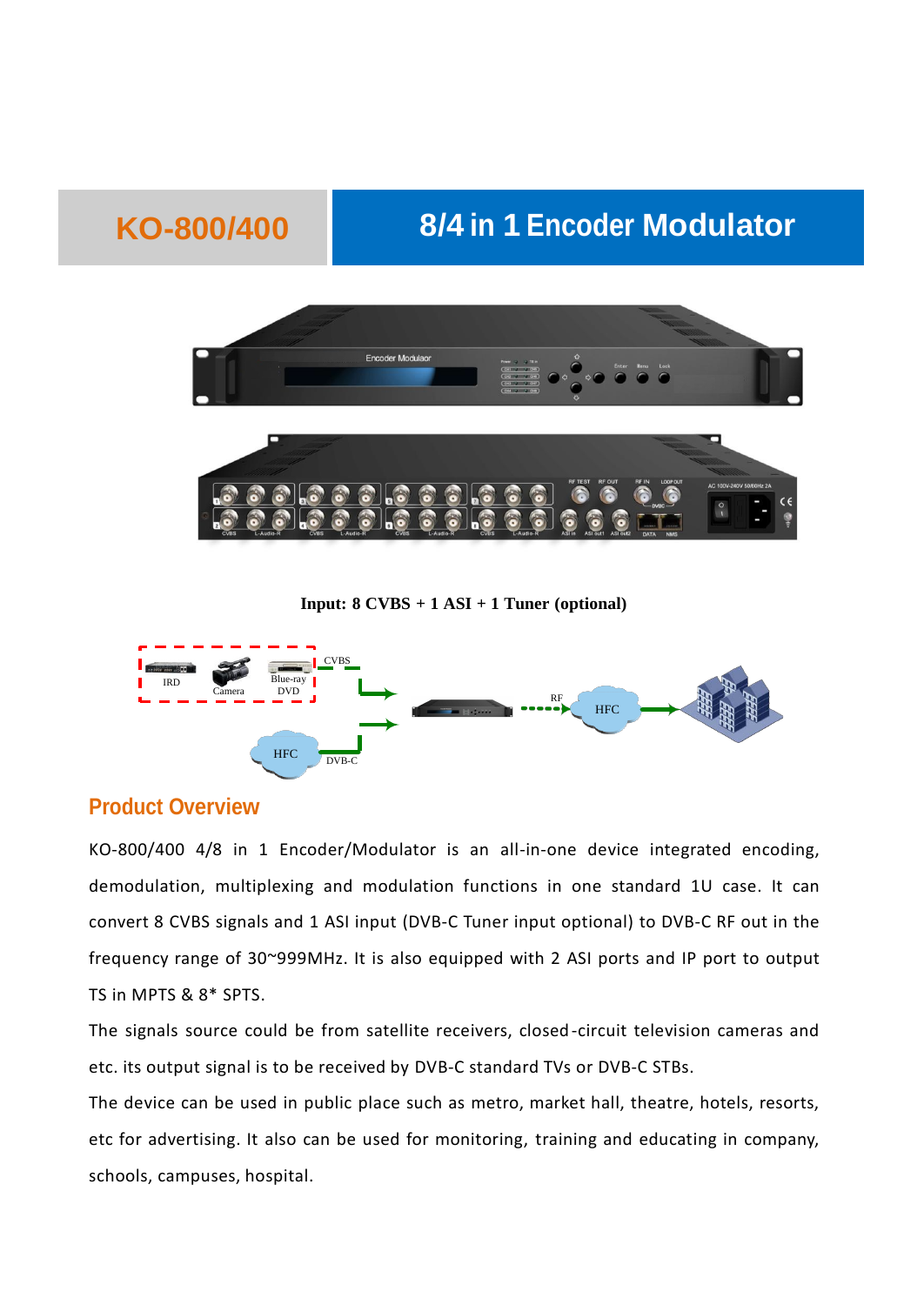## **Key Features**

- **Support 8CVBS+1 ASI Input + DVB-C Tuner input (optional)**
- **H.264 and Mpeg2 video encoding**
- **MPEG1 Audio Layer 2, LC-AAC and HE-AAC (V2) audio encoding**
- **Support PSI/SI editing and inserting**
- **Support accurate PCR adjusting**
- **Support PID filtering, re-mapping**
- **Supports VBR/CBR video encoding**
- **Supports ultra low bit rate encoding**
- **Applicable for one Seg utilization**
- **1\*DVB-C RF output**
- **Supports MPTS & 8 SPTS IP over UDP output**
- **Supports IP null packet filter**
- **LCD / keyboard and web NMS operation**
- **Update device through web NMS port**

## **Principle Chart**



#### **Specifications**

| - Input      | 8 CVBS, BNC interface                             |                                                |  |  |  |
|--------------|---------------------------------------------------|------------------------------------------------|--|--|--|
|              | 8 pairs of unbalanced stereo audio, BNC interface |                                                |  |  |  |
|              | 1 ASI input, BNC interface                        |                                                |  |  |  |
|              | 1 Tuner input (Optional)                          |                                                |  |  |  |
| <b>Video</b> | Resolution                                        | PAL:720*576/352*288/320*240/320*180/176*144/   |  |  |  |
|              |                                                   | 160*120/160*90@50Hz                            |  |  |  |
|              |                                                   | NTSC: 720*480/352*288/320*240/320*180/176*144/ |  |  |  |
|              |                                                   | 160*120/160*90@59.94Hz                         |  |  |  |
|              | Encoding                                          | MPEG-2 / H.264                                 |  |  |  |
|              | Bit-rate                                          | $0.25^{\circ}6Mbps$                            |  |  |  |
|              | Rate Control                                      | CBR/VBR                                        |  |  |  |
|              | Advanced                                          |                                                |  |  |  |
|              | Pretreatment                                      | De-interlacing, Noise Reduction, Sharpening    |  |  |  |